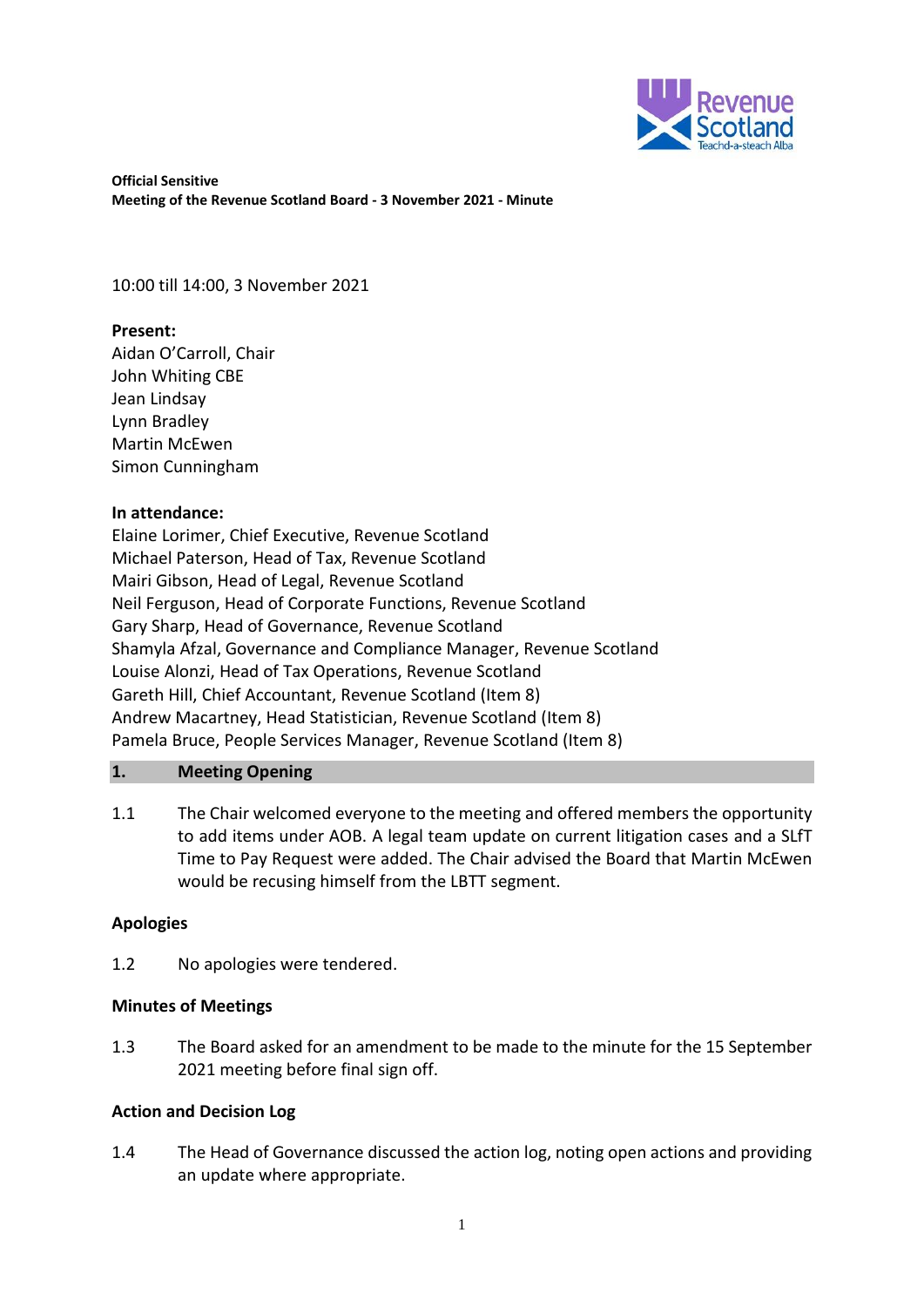- 1.5 It was agreed that **A042/21, AO50/21, A051/21, A053/21, AO55/21, AO56/21, AO57/21, AO58/21, AO62/21** actions should close.
- 1.6 Updates were provided on all open actions and it was agreed that actions were to remain open.

## **New Declarations of Interest**

1.7 There were no new declarations of interest noted.

**Action –** Amendment required to the draft minute of the 15 September Board meeting. Revised draft to be circulated for final sign off.

**Action –** Secretariat to amend the action log as agreed.

#### **2. Chair Update** (Oral)

- 2.1 The Chair thanked Board Members for responding to the Board skills matrix exercise and advised that the Board recruitment process was progressing as a priority and at pace.
- 2.2 It was agreed to delay the Board Strategy meeting scheduled for December to January. The Executive's current focus is on the launch of the Corporate Plan, Board recruitment information sessions in December and the Annual Report & Accounts.
- 2.3 Delaying the strategy session until January will allow for reflection on the Scottish budget announcement and its impact on Revenue Scotland.
- **Action –** Secretariat to confirm a date for the Board strategy session.
- **Action –** Draft agenda for the strategy session to be circulated in advance to Board members for comment.
- **Action –** Board and Committee dates to be set for 2022-23 and circulated.

#### **Decision –** Board Strategy session to be moved from December 2021 to January 2022.

| 3. | <b>ARC Update</b> |
|----|-------------------|
|    |                   |

- 3.1 Martin McEwen, acting chair of the ARC provided an update on the recent ARC meeting held on 27 October and thanked the Chair of the Board for attending.
- 3.2 The focus of the meeting was the annual accounts. The Chief Accountant confirmed that these were progressing well and Committee members had received an updated draft of the Annual Report & Accounts to consider. Post balance sheet events will need further consideration in light of litigation.
- 3.3 The Chief Executive in her capacity as Accountable Officer provided a comprehensive update on the SEPA cyber-attack and Revenue Scotland continued resilience. On the Governance statement, the Chief Executive was commended on the thoroughness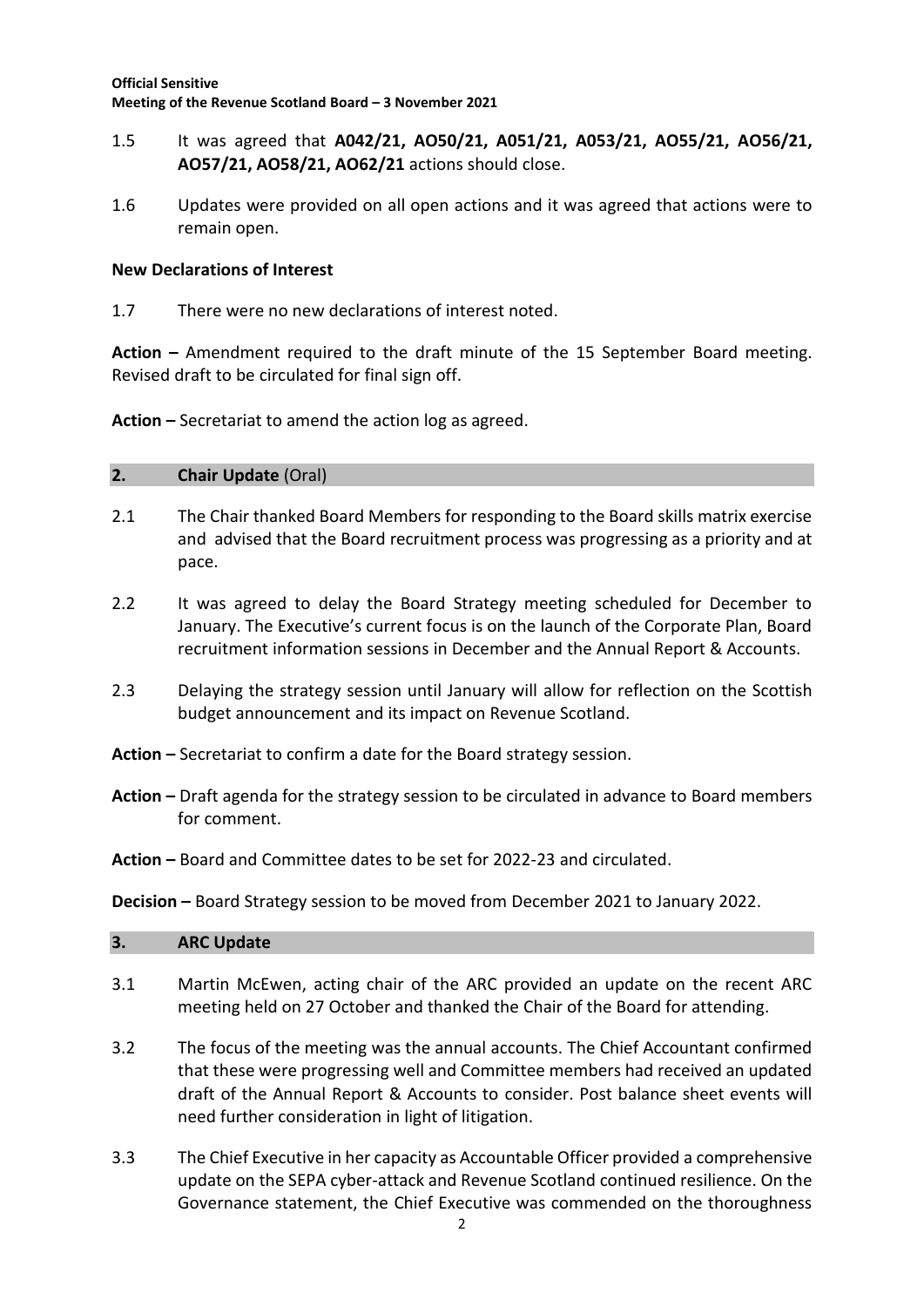of the statement, soundness of her judgment and how matters will be treated.

- 3.4 The risk register was reviewed and a deep dive and SWOT analysis on resourcing presented by the Head of People Services Team with actions that would be considered by SEC.
- 3.5 The Committee agreed that the RS Assurance Framework was robust.
- 3.6 An update had been provided by both Internal Audit and Audit Scotland. Both had confirmed that work was progressing well with no concerns raised.
- 3.7 ARC intends to hold a Strategy meeting in 2022 to consider risk management arrangements.
- 3.8 The Chair of the Board concluded that Revenue Scotland's work was going well and thanked the team for their hard work.

## **4. SEC Update**

- 4.1 The Chair of SEC provided an update from the last meeting of 13 October and the SEC Annual report.
- 4.2 The Chair informed Board members that a stress trend analysis had been requested to consider whether the mitigation actions are having a positive effect. The Head of People Services Team is undertaking work to understand and monitor the causes of stress.
- 4.3 A number of other issues were highlighted including:
	- i. People Survey monitoring progress against the new action plan.
	- ii. People Strategy Action Plan The Committee will work with Head of People Services to ensure the strategy is delivered over the 3-year period.
	- iii. Workforce Plan 2 areas of concern were highlighted; resources within the Governance team and driving forward Equality and Diversity.
	- iv. Health and Safety Annual Report The Committee noted that visits to landfill sites had been stopped by the Chief Executive until staff have the expertise to sign off risk assessments. An MOU with SEPA to provide advice and guidance is being developed.
	- v. It was recognised that the Health and Safety Committee was working well and will consider wider Health and Safety concerns. SEC members have offered to attend a meeting to support the work.
	- vi. Equality and Diversity completion of actions in the published action plan has been challenging due to resource issues. The Committee recognised Revenue Scotland's commitment to progress this.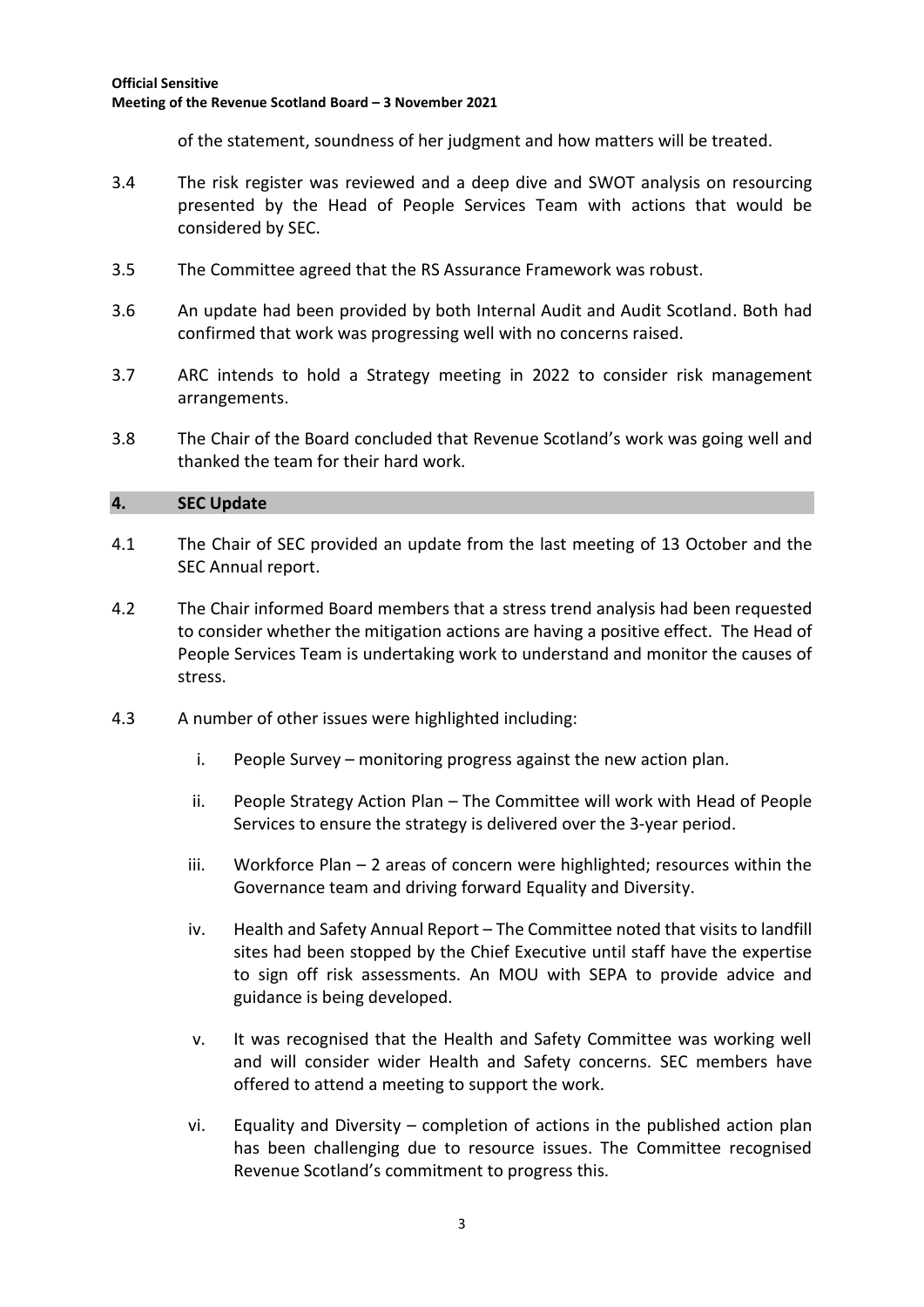- vii. SEC Annual Report The report highlights good progress in 2021-22 with a focus on getting resources in place and taking forward equality and diversity.
- 4.4 The Chief Executive confirmed that the Head of People Services was currently working with SG to understand Neurodiversity and the provisions required for staff.
- 4.5 The Chief Executive emphasised improving diversity as being one of her key objectives and one that she is committed to.
- 4.6 The Chair of the Board thanked the SEC Chair for her report.
- 4.7 The Head of Governance introduced the Health and Safety Annual Report 2020-21 and noted that the report highlights how the organisation matured from a position of having a new policy framework to delivery phase very quickly. Improvement actions not completed from the last report have been carried forward into this report.
- 4.8 The Chair of the Board congratulated the team in the quality of reporting and performing so well in prioritising the staff and their wellbeing. He asked whether there was still work to be done with Optima Health. The Chief Executive explained that Optima Health had provided an excellent service and were very responsive. There had been good feedback from the staff on sessions held.

**Decision –** The Board accepted the SEC's Annual Report.

**Decision –** The Board endorsed and accepted the Health and Safety Annual Report and agreed to carry forward improvement actions from the last report into 2021-22.

## **5. CEO Update**

- 5.1 The Chief Executive summarised key points in the report. It was agreed that the Spending Review would be discussed at the Board strategy event. The Chief Executive explained that discussions had commenced with SG Exchequer. She confirmed that the Board would consider final figures before they were submitted for approval.
- 5.2 Martin McEwen asked when the Board Recruitment Information sessions were taking place. The Chair confirmed that four events were planned with dates to be confirmed. A request for availability will be sent to ensure there is representation from the Board and Leadership Team.

**Decision –** The Board endorsed and accepted the Chief Executive report.

## **6. Governance Review**

- 6.1 The Head of Governance explained that the whole suite of documents was last reviewed in 2018. The versions presented for this meeting reflected consideration of practices elsewhere.
- 6.2 The Head of Governance proposed to manage the work in two work streams: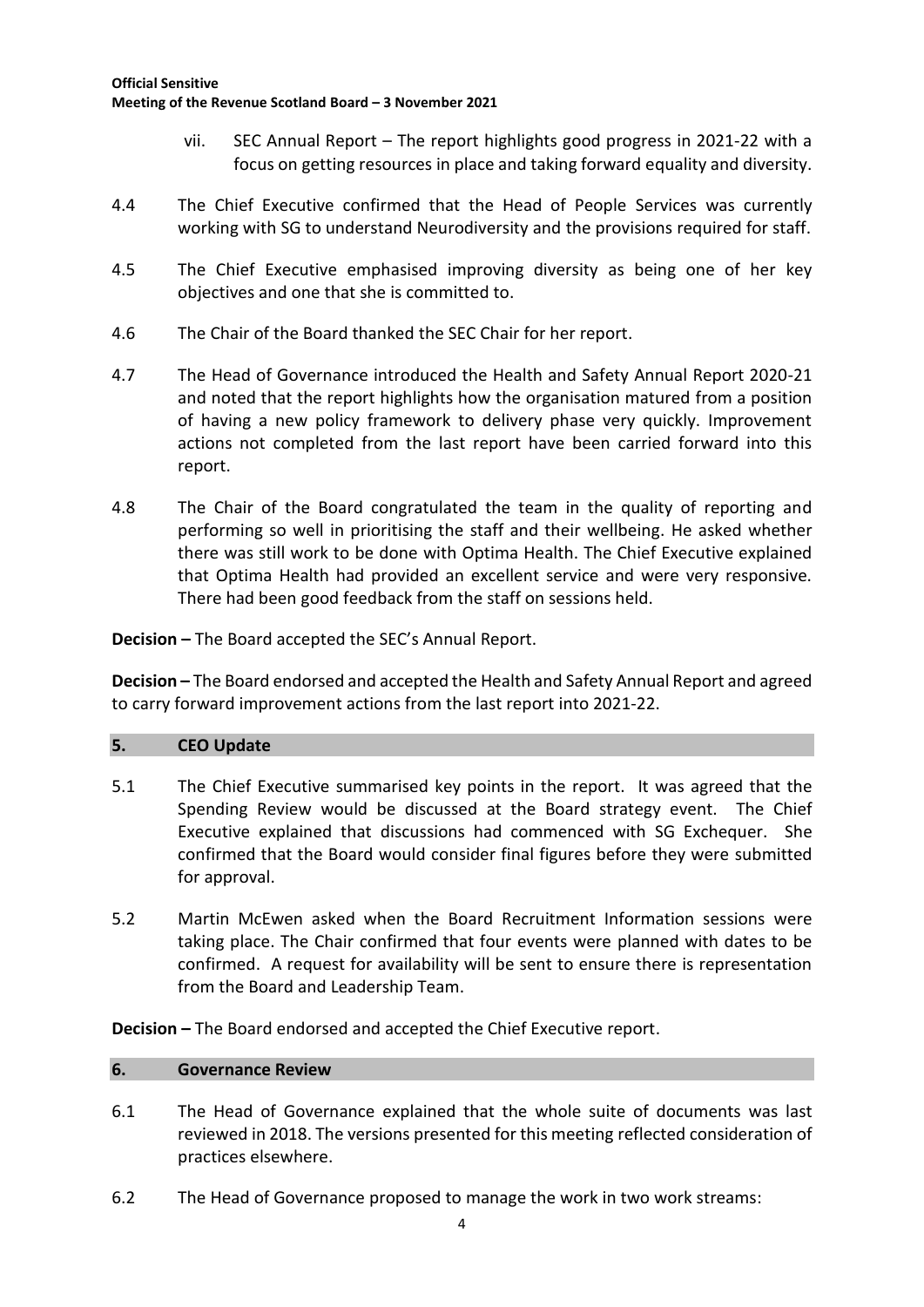- i. Review the Framework Document and Scheme of Internal Delegation and seek Ministerial approval in March 2022; and
- ii. Review the Standing Orders and Charter of Standards and Values.
- 6.3 For the first work stream, a working group considered the approach taken by other organisations. The updated documents have been shared with the Board and have since been taken to the Leadership Team.

**Decision** – The Board was satisfied with the proposed approach for the review of the Framework Document; Scheme of Internal Delegation (work stream one), Standing Orders and Charter of Standards and Values (work stream two).

**Decision** – The Board endorsed the draft Framework Document with caveats before final circulation to Scottish Government.

**Action –** Head of Governance and Shamyla Afzal to follow up with Board Members and revisit areas within the Framework Document as discussed.

- 6.4 The Head of Governance presented the Scheme of Internal Delegation explaining that the existing scheme has been in place (with some amendments) since 2015. The document has been reviewed to make it more useable for staff, to articulate novel and contentious areas and to highlight Board decisions may be required.
- 6.5 Tax Assurance Group offers assurance and the Tax Governance Framework sets out how tax decisions are taken. Assurances were provided to the Board that there are significant structures in place. The bulk of delegations are passed to the Chief Executive. It is assumed the Chief Executive will sub delegate as appropriate.

**Decision** – The Board approved the draft version of the Scheme of Internal Delegation (SoID), remitting final changes to the Senior Leadership Team.

## **7. Draft Tax Settlement and Litigation Principles**

- 7.1 The Head of Tax and Head of Legal explained that the document was a draft version for consideration. The intention is to trial it and return it to the Board in mid-summer.
- 7.2 Having provided feedback on the proposed approach, the Board members agreed with it and to trial the principles, engage external stakeholders and prepare the document for Board approval and publication in due course.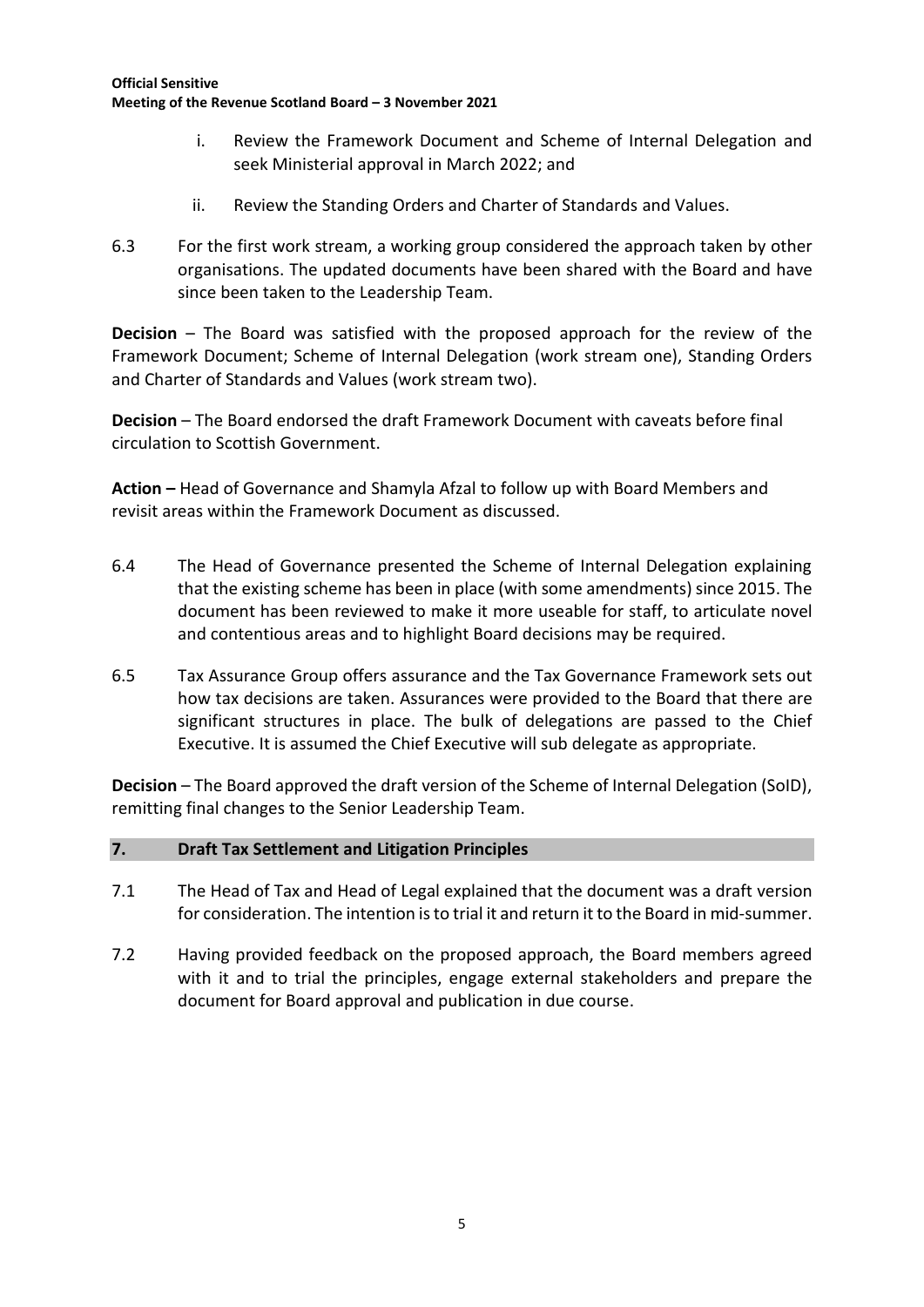- **Action –** Draft Tax Settlement and Litigation Principles Head of Tax to include negotiations to be initiated by both sides.
- **Action –** Draft Tax Settlement and Litigation Principles Head of Tax and Head of Legal to consider including a without prejudice clause.

**Decision –** The Board approved progressing the draft set of Revenue Scotland Tax Settlement and Litigation Principles to the next stage with a view to publishing it in due course.

#### **8. Q2 Performance Report**

- 8.1 The Head of Corporate Functions introduced this item with the Head Statistician, Chief Accountant and the Head of People Services.
- 8.2 The Head Statistician noted the highest number of 3 Year Lease Reviews submitted on time since 2018, due to restarting reminder letters, proactive work with stakeholders and a dedicated lease team to work in this area.
- 8.3 The level of aged debt has decreased. Positive actions have included reviewing 50 cases over £20k and calls/actions to 432 cases (£2.5m).
- 8.4 The Chief Executive acknowledged the focus that the Head of Tax and Tax Operations Team Leader have had on both debt and 3 Year lease reviews and highlighted auditors' recommended actions to improve these areas. ARC members will consider the Internal Audit report at its next meeting.
- 8.5 The Head Statistician confirmed that KPIs were on track, with two amber items being closely monitored. In addition, the Strategic Priorities were also all on track with the exception of Equalities which is currently at amber.
- 8.6 The Chief Accountant noted a resource budget underspend due to staff costs being lower than expected as a result delays in recruiting and on boarding staff, and some staff supporting COVID roles in SG. NEC and IT colleagues are considering proposals for improvements to SETS by end of financial year to make best use of the capital budget and minimise any underspend.
- 8.7 The Head of People Services noted that excess flexi and annual leave allowances were being addressed with line managers and noted a reduction in sickness absences. Martin McEwen asked how the organisation tracks recurring sickness and the triggers, as working from home does not allow the same visual prompts as working in the office. The Head of People Services assured the Board that this was being monitored via robust monthly conversations where workloads and priorities are discussed and having a good quality conversation to identify triggers of stress.
- 8.8 Jean Lindsay proposed a breakdown of the workforce data into permanent/FTA/on loan/secondment etc.
- 8.9 Simon Cunningham asked whether there was any correlation between staff